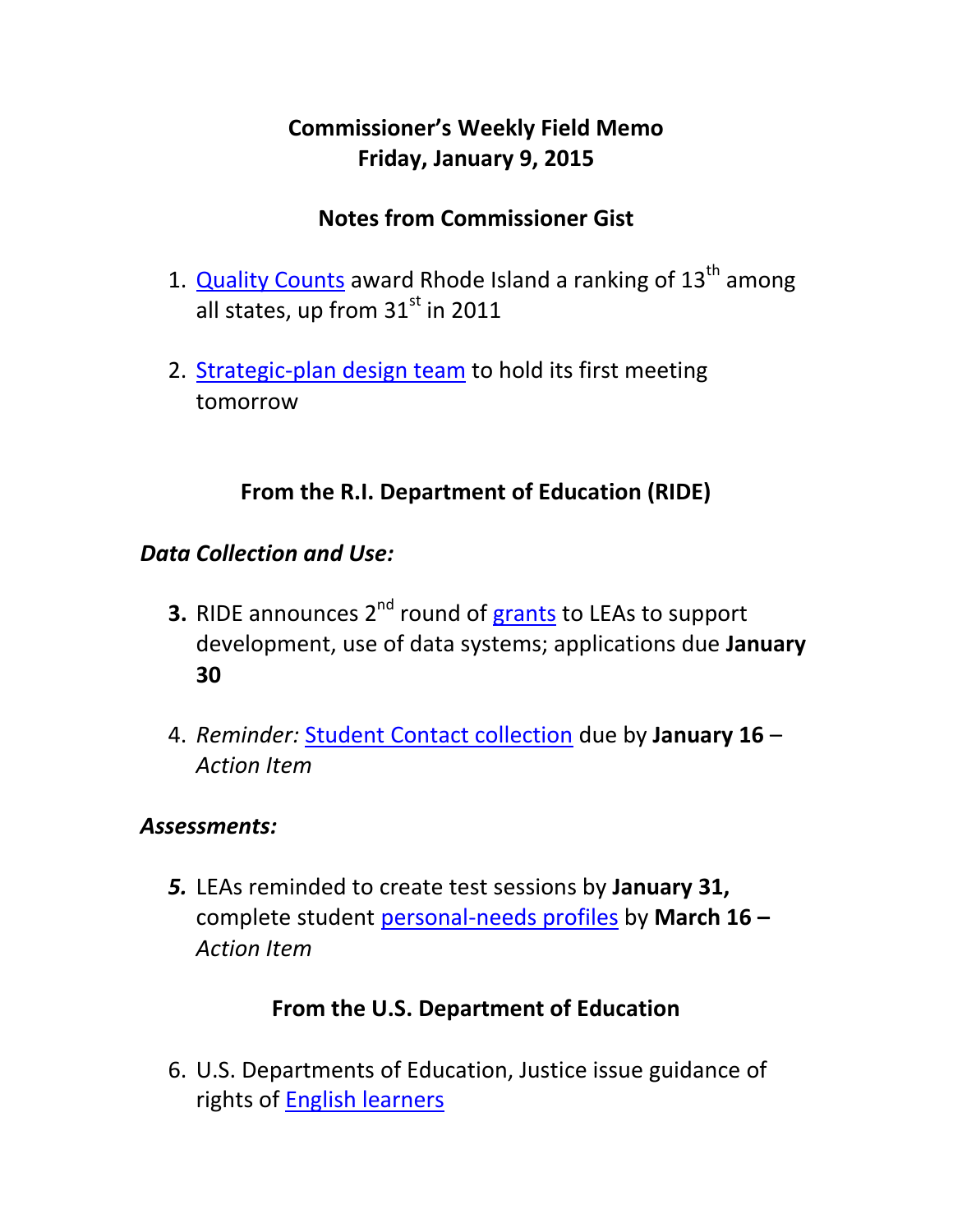#### **From other organizations**

- 7. Rhode Island Mentoring Partnership seeking more volunteer [mentors](#page-7-0)
- 8. College for Every Student to provide [Closing the Gap awards](#page-8-0) to five low-income middle schools, high schools

**Attachments to this Field Memo**

# **Action Item Calendar**

**Today** (January 9): [Talent Pool](http://www.ride.ri.gov/Portals/0/Uploads/Documents/FieldMemos/Document1120514-FM.pdf) nominations due (January 16): [Student contact](http://www.ride.ri.gov/Portals/0/Uploads/Documents/FieldMemos/121914-FM.pdf) data due January 31: Create [PARCC test sessions](http://www.ride.ri.gov/Portals/0/Uploads/Documents/FieldMemos/010215-FM.pdf) March 16: Update [PARCC Personal Needs](http://www.ride.ri.gov/Portals/0/Uploads/Documents/FieldMemos/010215-FM.pdf) profiles

**Notes from Commissioner Gist**

<span id="page-1-0"></span>**1. Quality Counts award Rhode Island a ranking of 13th among all states, up from 31st in 2011**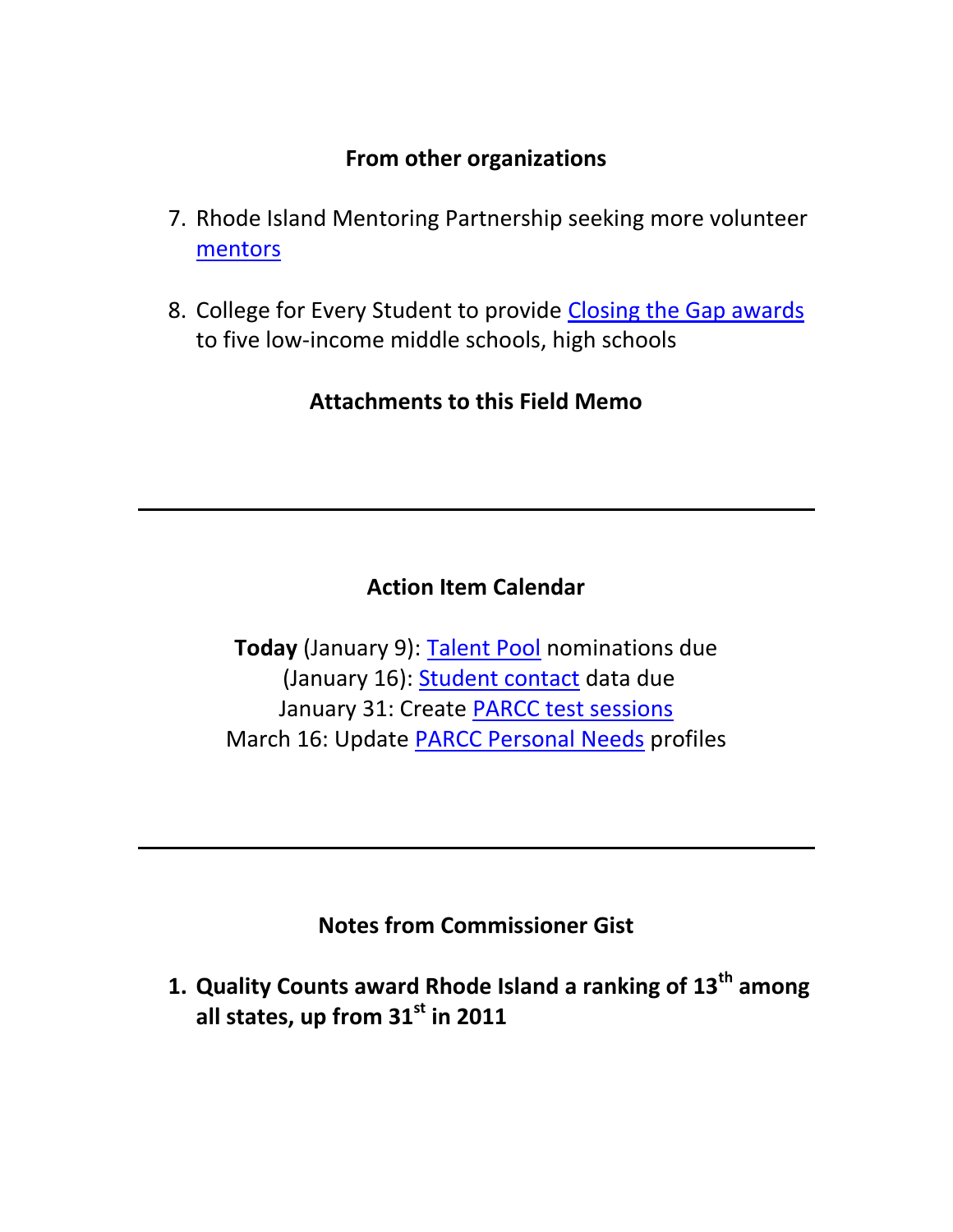Yesterday (January 8), Education Week released its annual report on educational progress and policies in all states, Quality Counts. This year we attained an overall ranking of  $13<sup>th</sup>$  among the states. Our previous overall ranking was  $17<sup>th</sup>$ , and in 2011 our ranking was  $31<sup>st</sup>$  in the country, so we've made a lot of progress over the past four years. (Exact comparisons year to year aren't perfect, as Education Week has changed the ranking factors several times.)

We receive especially high marks ( $7<sup>th</sup>$  in the country) in the area of school finance, both for the adequacy of our expenditures on education and for equity. We also achieve high marks based on the performance of our students on NAEP (National Assessment of Educational Progress), particularly for the improvements in both mathematics and reading over the past ten years. On the other hand, we receive low marks regarding equity gaps (48<sup>th</sup> in the country on grade-8 gaps in NAEP, based on poverty) and regarding our graduation rate.

Quality Counts 2015 also includes a special section on Early Education, on which Rhode Island ranks  $32<sup>nd</sup>$  in the country. We have this low ranking because of our relatively low enrollments in full-day preschool and full-day kindergarten and because of a gap in preschool enrollment based on income. I am confident, however, that we are poised to make dramatic improvements in early education, thanks to our Preschool Expansion Grant, our full-day kindergarten grants, and the Exceed initiative to support quality improvement in our early learning schools and programs.

# <span id="page-2-0"></span>**2. Strategic-plan design team to hold its first meeting tomorrow**

The 26 members of the [team](http://www.ride.ri.gov/BoardofEducation/RI2015-2020StrategicPlanforEducation.aspx#23852-design-team) that will write our next strategic plan for public education in Rhode Island will come together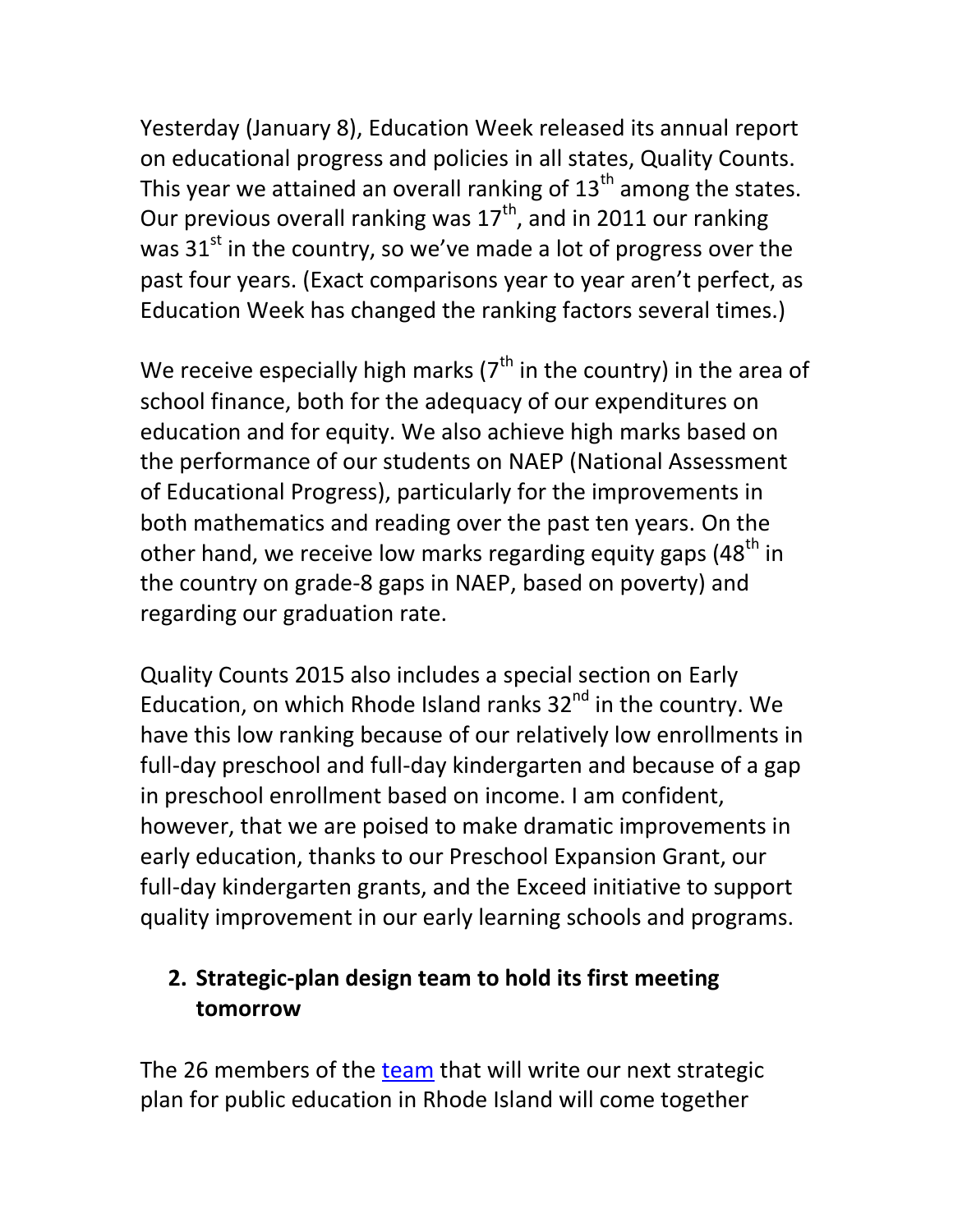tomorrow (Saturday) for their first meeting. The team members will discuss the process for developing the next strategic plan, the activities they will engage in to continue gathering information and feedback throughout the process, and the steps they will take to complete their work by the end of June. The team will present its final plan to the Council on Elementary and Secondary Education and the Board of Education for approval. The team will base its initial work on the results of the statewide education [survey;](http://www.ride.ri.gov/BoardofEducation/RI2015-2020StrategicPlanforEducation.aspx#23854-survey-results) 10,150 Rhode Islanders participated in the survey, which was completed last month.

The meeting will run from 9 a.m. to 2 p.m., at the United Way of Rhode Island, 50 Valley St., Providence. Like all meetings of the design team, this meeting will be open to the public.

I am very pleased that so many Rhode Islanders have participated in the process of strategic planning and that the Council has selected such a qualified, committed, and diverse group of Rhode Islanders to take on this important work. Our goal is to have in place a strategic plan that is of, by, and for Rhode Islanders and that will guide our work toward transforming education over the next five years.

### **From RIDE**

*Data Collection and Use:* 

<span id="page-3-0"></span>**3. RIDE announces 2nd round of grants to LEAs to support development, use of data systems; applications due January 30**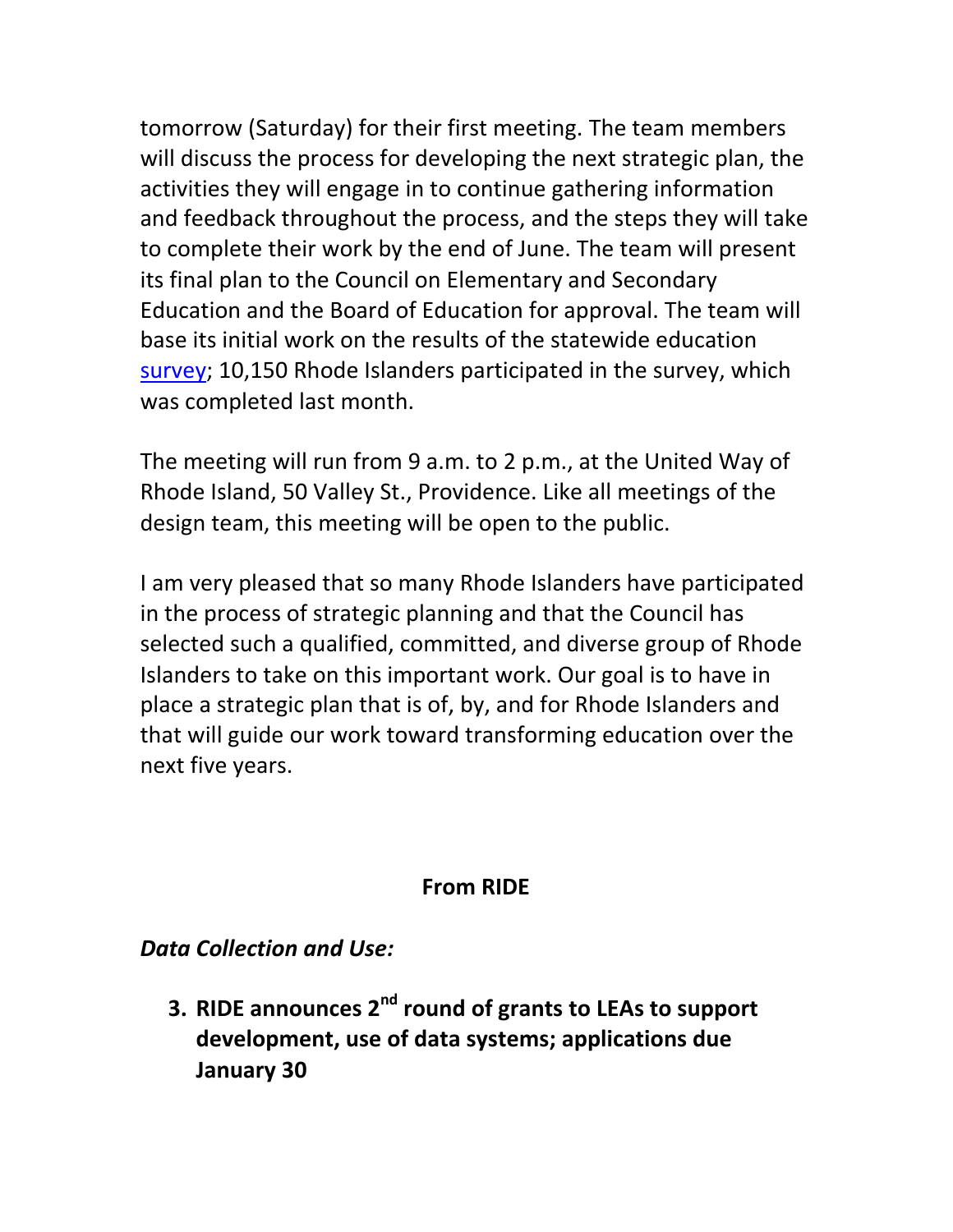RIDE is pleased to announce a second round of mini-grants to support the work being completed under our Year 5 Race to the Top no-cost extension. The Rhode Island Race to the Top no-cost extension supports continued development and use of our Rhode Island data systems (Instructional Support System, Educator Performance and Support System, and the Growth Model). All mini-grant applications must include work that will use one or more of these systems along with other data sources in order to improve teaching and to increase student learning. RIDE will provide ideas for possible projects as well as an option to create personalized grant proposals based on LEA needs. Grant awards will be based on the scope of the project and the number of educators involved, and the grants may include consultant costs and costs for substitutes or for stipend reimbursement. All funds must be obligated by June 30, 2015, and liquidated by September 1, 2015. Previous and new applicants are encouraged to apply.

The application is due to RIDE on Friday, **January 30**. The application form, instructions, and rubric are available here:

[http://www.ride.ri.gov/InsideRIDE/AdditionalInformation/R](http://www.ride.ri.gov/InsideRIDE/AdditionalInformation/RacetotheTop.aspx) [acetotheTop.aspx.](http://www.ride.ri.gov/InsideRIDE/AdditionalInformation/RacetotheTop.aspx)

You can direct questions about the grants to Kate Schulz, at [kate.schulz@ride.ri.gov](mailto:kate.schulz@ride.ri.gov) or 222-8489.

## <span id="page-4-0"></span>**4.** *Reminder:* **Student Contact collection due by January 16 –** *Action Item*

We collect Student Contact data to survey students with disabilities. We also use the data in order to communicate important information to students and families. You should submit Student Contact data at the beginning of the school year,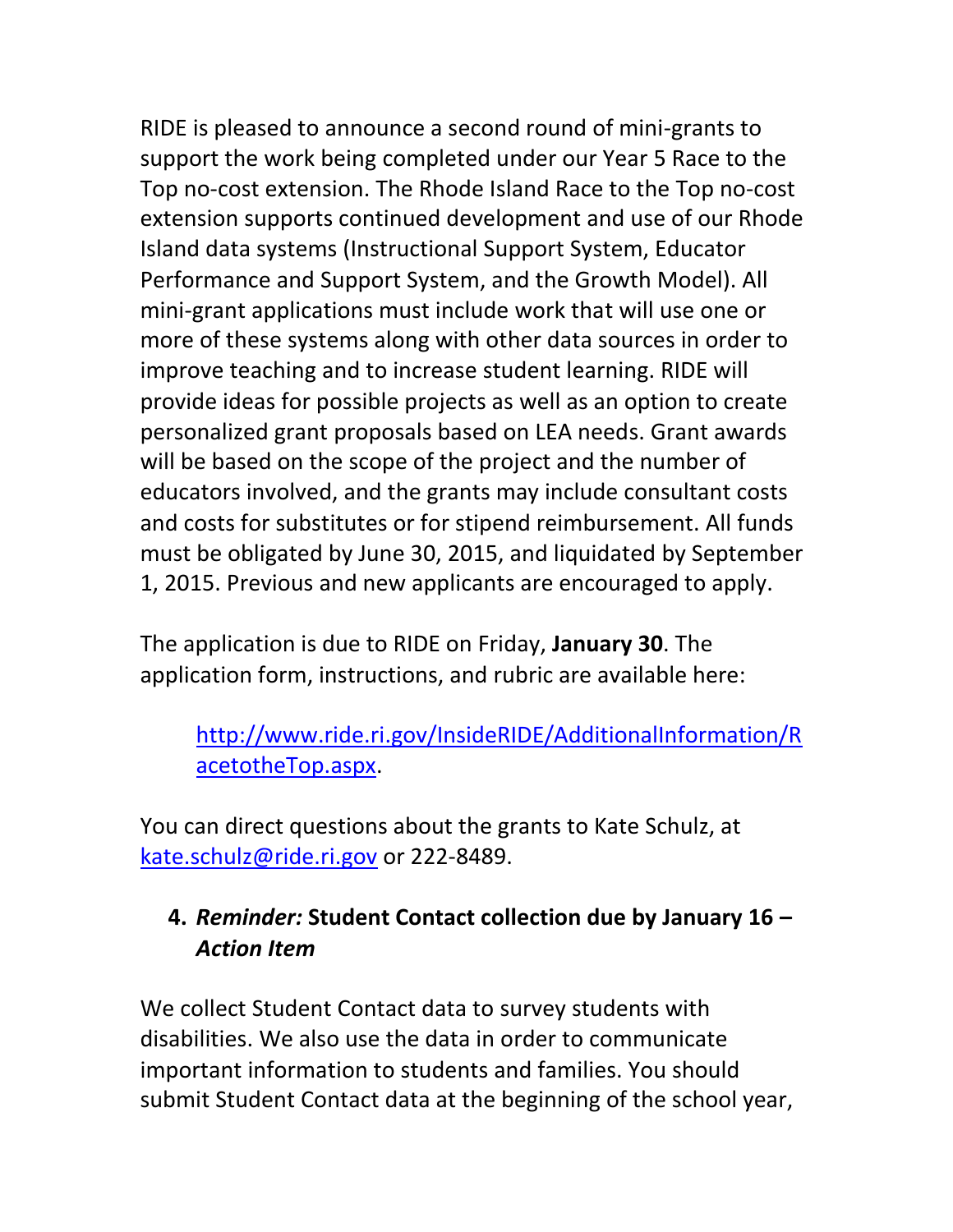and you should keep the data up to date throughout the school year, with resubmissions in January and June. Student Contact data can be submitted through eRIDE [\(www.eride.ri.gov\)](http://www.eride.ri.gov/) by using the Enrollment Census application or through the Automated Data Transfer (ADT) agent; for more information regarding this data collection, please refer to the collection [documentation.](http://www.ride.ri.gov/Portals/0/Uploads/Documents/Information-and-Accountability-User-Friendly-Data/Data-Resources/Data-Collections/StudentContactCollection.pdf) If you have any questions or concerns about Student Contact data, please contact Greg Martin, at [Gregory.martin@ride.ri.gov](mailto:Gregory.martin@ride.ri.gov) or 222-8495.

#### *Assessments:*

# <span id="page-5-0"></span>**5. LEAs reminded to create test sessions by January 31, complete student personal-needs profiles by March 16 –** *Action Item*

Thank you for importing data on your students for the spring assessment block, which begins on March 16. We would like you to be as prepared as possible for the beginning of the spring assessment. LEAs should be working on their student personalneeds profile import, which you can import at any time up to the beginning of the assessment period. When importing files or making any modifications within PearsonAccessNext.com, please be aware of the assessment for which you are modifying the data. You can check the assessment by verifying the assessment period in the top right of the pearsonNext.com screen. LEAs should also be conducting teacher trainings on the Pearson TestNav tool, and test coordinators should be creating test sessions within the PearsonAccessNext.com site, by **January 31**. You can find a timeline of technology events and abbreviated setup guides for Proctor caching and session creation on **District Exchange on** [RideMap, under District Exchange Public/PARCC Technology](https://ridemap.ride.ri.gov/DistrictExchange/District%20Exchange%20Public/Forms/AllItems.aspx?RootFolder=%2FDistrictExchange%2FDistrict%20Exchange%20Public%2FPARCC%20Technology%20Toolkit&FolderCTID=0x012000F64DEBB3273E664BB378783F12880F48&View=%7b460D0E9C-B642-4E9C-9E7D-4E6866F54820%7d)  [Toolkit.](https://ridemap.ride.ri.gov/DistrictExchange/District%20Exchange%20Public/Forms/AllItems.aspx?RootFolder=%2FDistrictExchange%2FDistrict%20Exchange%20Public%2FPARCC%20Technology%20Toolkit&FolderCTID=0x012000F64DEBB3273E664BB378783F12880F48&View=%7b460D0E9C-B642-4E9C-9E7D-4E6866F54820%7d) If you have any questions or concerns about PARCC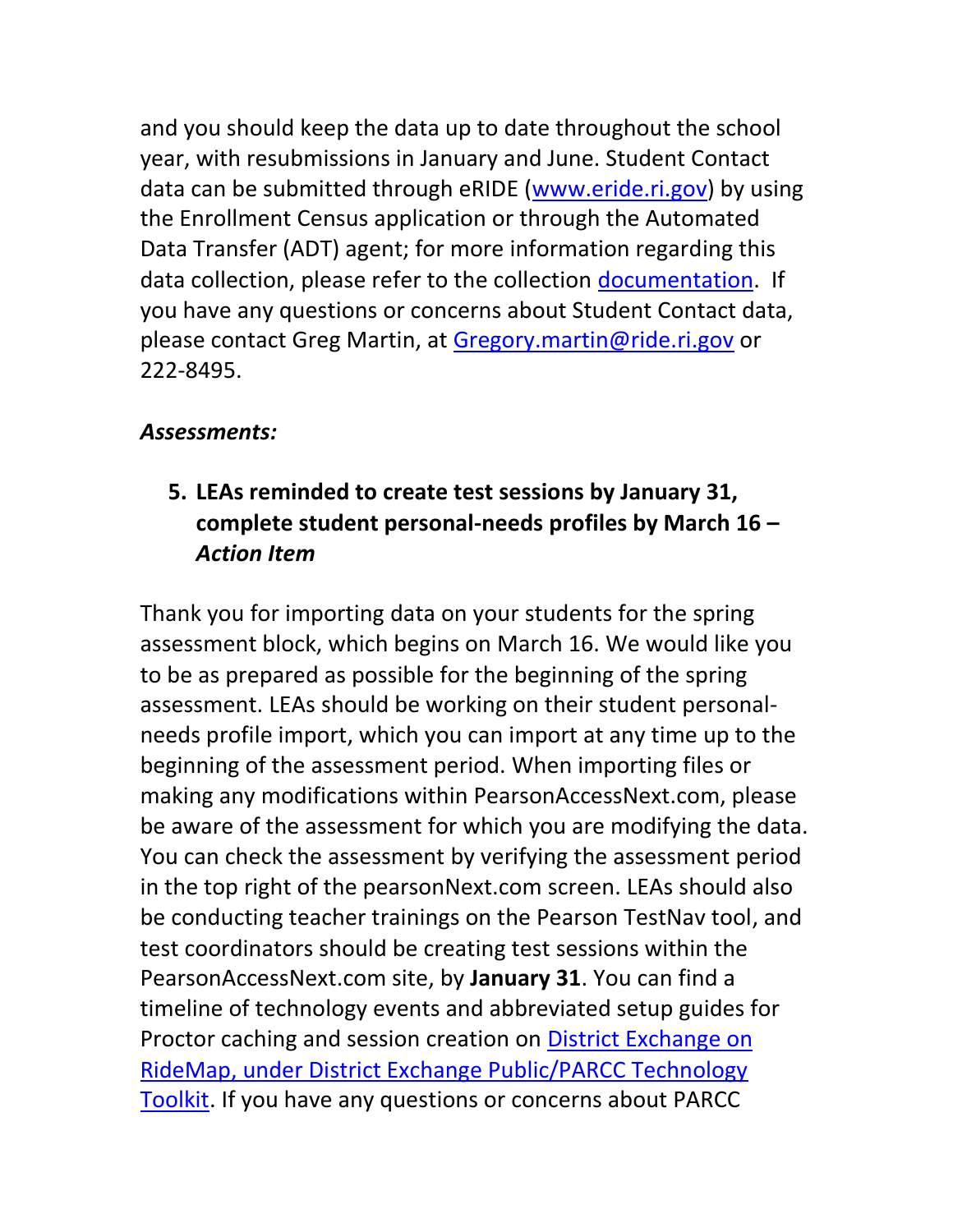technology preparedness, please contact Greg Martin, at [Gregory.martin@ride.ri.gov](mailto:Gregory.martin@ride.ri.gov) or 222-8495.

#### **From the U.S. Department of Education**

## <span id="page-6-0"></span>**6. U.S. Departments of Education, Justice issue guidance of rights of English learners**

Please see this message from the U.S. Department of Education:

On Wednesday (January 7), the U.S. Departments of Education and Justice released joint [guidance](http://www2.ed.gov/about/offices/list/ocr/letters/colleague-el-201501.pdf) reminding states, school districts and schools of their obligations under federal law to ensure that English-learner students have equal access to a high-quality education and the opportunity to achieve their full academic potential.

"Four decades ago, the U.S. Supreme Court held in *Lau v. Nichols* that all students deserve equal access to a highquality education regardless of their language background or how well they know English," said U.S. Department of Education Assistant Secretary for Civil Rights Catherine E. Lhamon. "Today's guidance not only reminds us of the court's ruling but also provides useful information for schools as they work to ensure equity for students and families with limited English proficiency."

In addition to the guidance, the Departments also released additional tools and resources to help schools in serving English-learner students and parents with limited English proficiency:

• a fact sheet in [English](http://www2.ed.gov/about/offices/list/ocr/docs/dcl-factsheet-el-students-201501.pdf) and in [other languages](http://www2.ed.gov/about/offices/list/ocr/ellresources.html) about schools' obligations under federal law to ensure that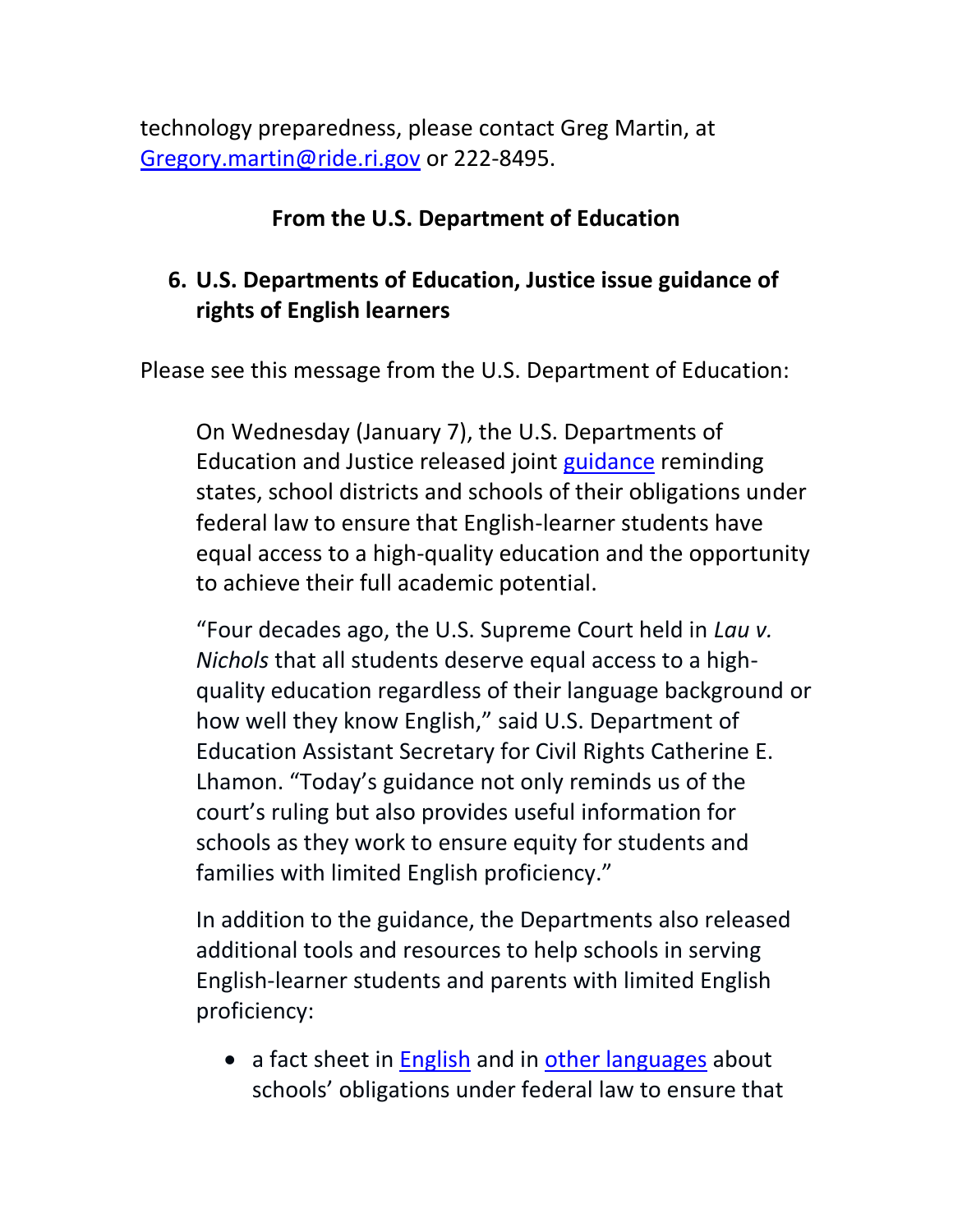English-learner students can participate meaningfully and equally in school;

- a fact sheet in [English](http://www2.ed.gov/about/offices/list/ocr/docs/dcl-factsheet-lep-parents-201501.pdf) and in [other languages](http://www2.ed.gov/about/offices/list/ocr/ellresources.html) about schools' obligations under federal law to communicate information to limited English proficient parents in a language they can understand; and
- a [toolkit](http://www2.ed.gov/about/offices/list/oela/eltoolkitchap1.pdf) to help school districts identify English-learner students, prepared by the Education Department Office of English Language Acquisition. This is the first chapter in a series of chapters to help state education agencies and school districts meet their obligations to English-learner students.

This is the first time that a single piece of guidance has addressed the array of federal laws that govern schools' obligations to English learners. The guidance recognizes the recent milestone 40th anniversaries of *Lau v. Nichols* and the Equal Educational Opportunities Act of 1974 (EEOA), as well as the 50th anniversary of the Civil Rights Act. The EEOA, similar to *Lau*, requires public schools to take appropriate action to help English-learner students overcome language barriers and ensure their ability to participate equally in school.

# **From other organizations**

## <span id="page-7-0"></span>**7. Rhode Island Mentoring Partnership seeking more volunteer mentors**

Please see this message from the Rhode Island Mentoring Partnership: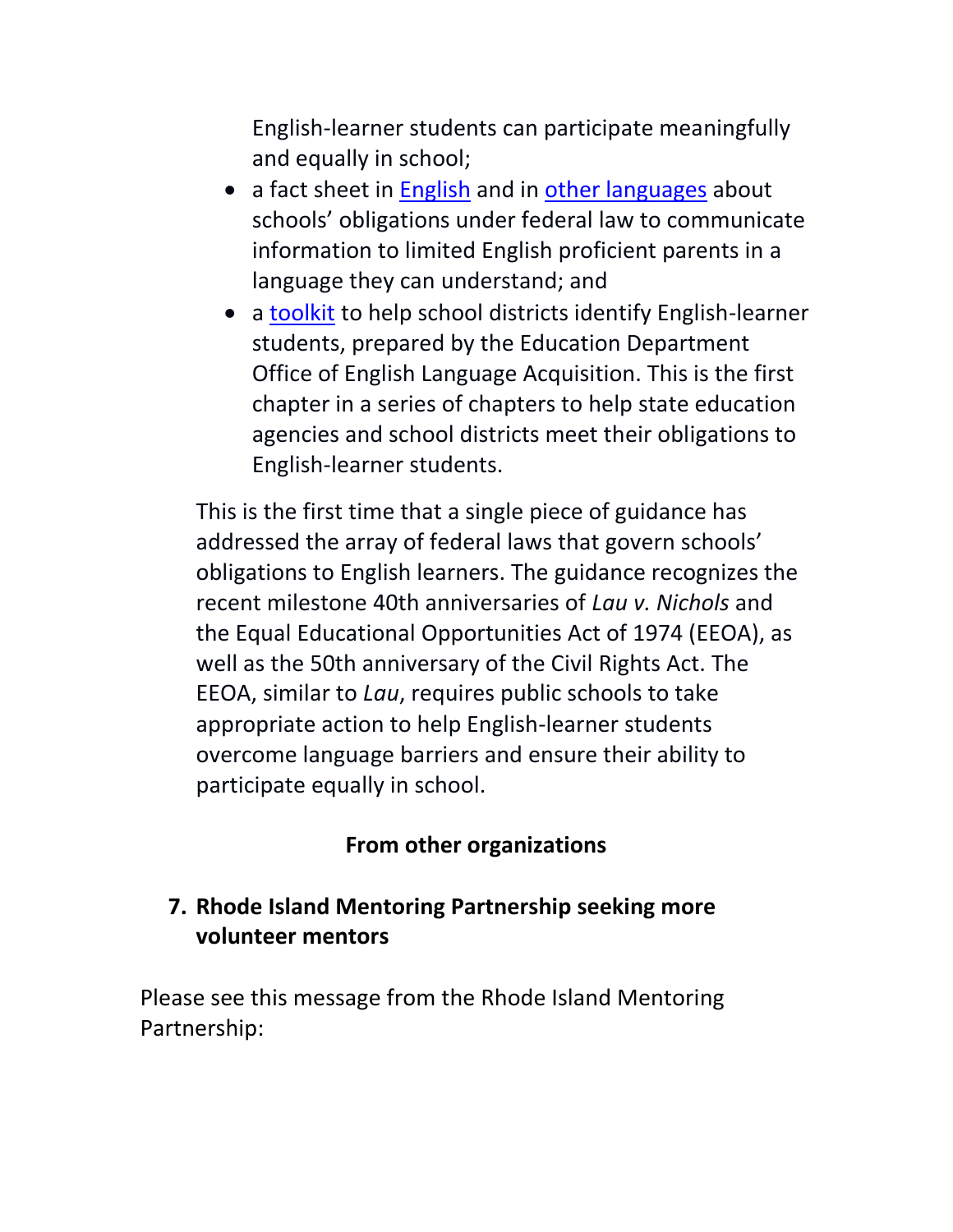Did you know that youth with mentors are more likely to graduate and less likely to skip school or begin using drugs? And nearly one-third of young people nationally say they've never had a mentor in their life. The Rhode Island Mentoring Partnership is looking for more volunteer mentors to help fill this gap, and students seeking mentors can also contact the Rhode Island Mentoring Partnership. Please share this opportunity with your colleagues; it would be a great show of support for mentoring and National Mentoring Month. January, designated as National Mentoring Month, is a chance to recognize and promote the role mentors play in the development of our nation's youth. As part of the celebration, the Rhode Island Mentoring Partnership will host special events, social media discussions, and recruitment drives throughout the month. For more information about mentoring and how you can get involved, visit [www.mentorri.org.](http://www.mentorri.org/)

### <span id="page-8-0"></span>**8. College for Every Student to provide Closing the Gap awards to five low-income middle schools, high schools**

Please see this message from College for Every Student:

College For Every Student (CFES) has received funding to support five low-income schools for [Closing the Gap](http://www.collegefes.org/one-million-more.php) awards, a three-year program that will help underserved students become college and career ready.

We will select five schools for Closing the Gap awards as part of our commitment to help one million more low-income students attain college degrees by 2025. We invite you to circulate award information to eligible middle schools and